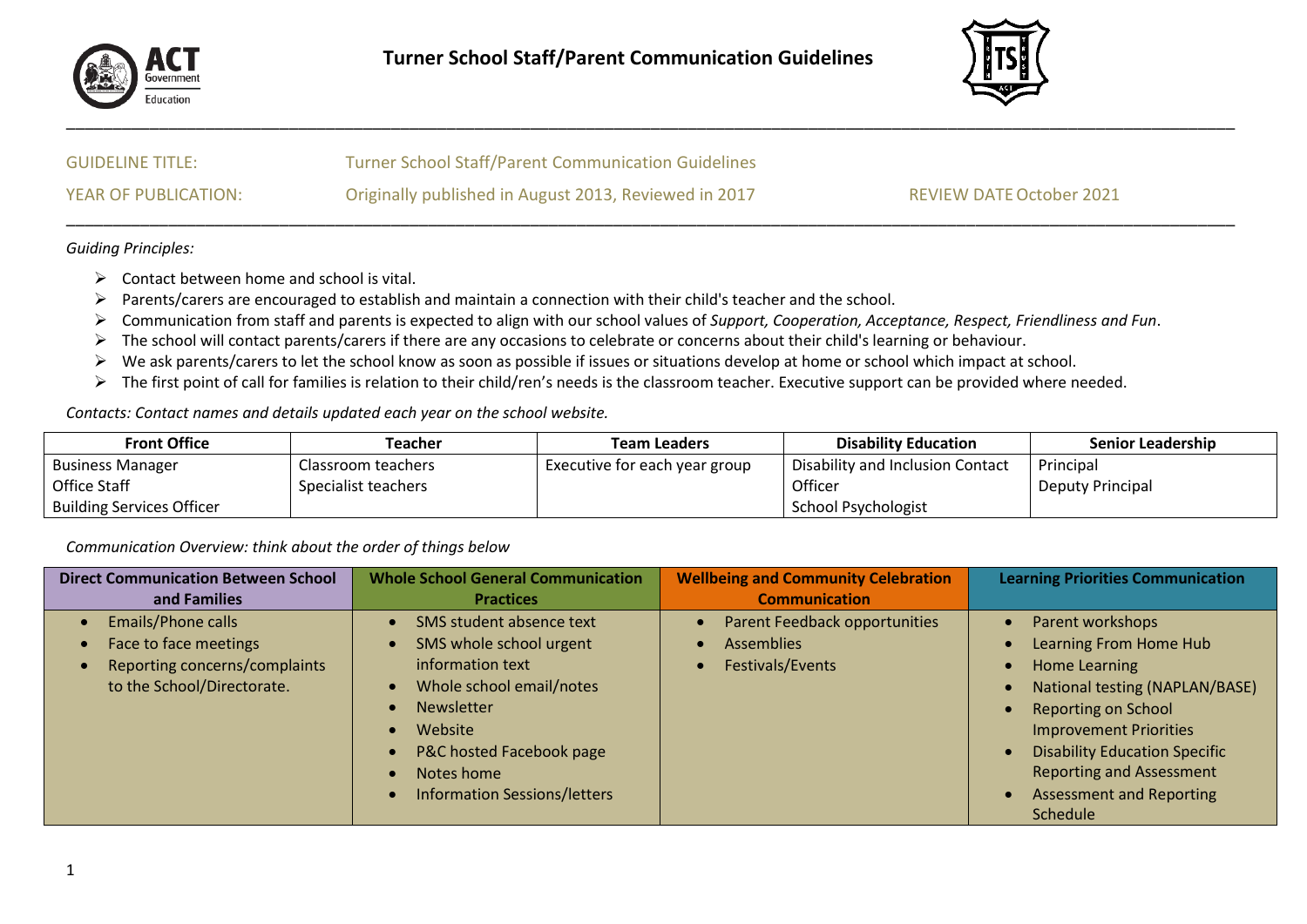|                                                                | <b>Communication</b>                                           | <b>Protocol Guidelines</b>                                                                                                                                                                                                                                                                                                                                                                                                                                                                                                                                                                                                                             | <b>Contact &amp; Timeframe</b>                                                                                                                                                   |
|----------------------------------------------------------------|----------------------------------------------------------------|--------------------------------------------------------------------------------------------------------------------------------------------------------------------------------------------------------------------------------------------------------------------------------------------------------------------------------------------------------------------------------------------------------------------------------------------------------------------------------------------------------------------------------------------------------------------------------------------------------------------------------------------------------|----------------------------------------------------------------------------------------------------------------------------------------------------------------------------------|
| Direct Communication Between School and Individual<br>Families | <b>Face to Face</b><br><b>Meetings</b>                         | Formal opportunities are provided throughout the year for parents/carers to meet with teachers.<br>Other opportunities can be arranged on request via email, phone call, or during short check in at                                                                                                                                                                                                                                                                                                                                                                                                                                                   | Via email or phone call for<br>bookings at appropriate times.                                                                                                                    |
|                                                                |                                                                | pick up/drop off time.<br>Communications between teachers and parents and drop off and pick up times are necessarily short<br>$\bullet$<br>so teachers can remain focused on all students.                                                                                                                                                                                                                                                                                                                                                                                                                                                             | In the event of remote learning,<br>meetings will be via online meet.                                                                                                            |
|                                                                |                                                                | Emails to teachers are to be directed to a teacher's individual Education Directorate email<br>$\bullet$<br>addresses. firstname.lastname@ed.act.edu.au                                                                                                                                                                                                                                                                                                                                                                                                                                                                                                | The Turner School administrative<br>address is tnrp@turners.act.edu.au                                                                                                           |
|                                                                | <b>Emails</b><br><b>Phone Calls</b><br><b>Social Media</b>     | All phone calls to the school should be directed to the front office. The office staff will notify the<br>$\bullet$<br>teacher of the call (via email). Teachers are not available for phone calls during class time.                                                                                                                                                                                                                                                                                                                                                                                                                                  | Urgent issues can be supported<br>through phone call. Ph: 61422430                                                                                                               |
|                                                                |                                                                | Urgent matters: can be emailed to the front office or via phone call. Urgent messages are directed<br>to the available Principal, Deputy Principal or Team leader.<br>ACT Education Directorate staff members are advised to not engage in any communication with                                                                                                                                                                                                                                                                                                                                                                                      | Staff will endeavour to reply to<br>messages within 3 working days.                                                                                                              |
|                                                                |                                                                | parents or students through social media.<br>Same procedures remain in place in the event of remote learning.<br>$\bullet$                                                                                                                                                                                                                                                                                                                                                                                                                                                                                                                             |                                                                                                                                                                                  |
|                                                                | Communicating<br><b>Concerns and</b><br>reporting<br>incidents | Many concerns are resolved quickly and easily by discussing the matter directly with the school.<br>Families are welcome to talk through concerns at any time with their child's class teacher, the team<br>leader or the school's executive team. School psychologist is available for support as appropriate.<br>Where further support may be required, the school principal or deputy can be involved.<br>Parent representatives on the School Board can be contacted to discuss matters concerning school<br>governance (policies and guidelines).<br>Complaints that cannot be resolved at the school level can be supported by the ACT Education | Through office: ph: 61422430<br>tnrp@turners.act.edu.au or<br>ACT ED, Liaison Unit 62055429<br>https://www.accesscanberra.act.g<br>ov.au/s/<br>Board contact: updated on website |
|                                                                | SMS text notify<br>system                                      | Directorate Liaison Unit.<br>If students are marked as absent Student absence text sent to first parent contact.<br>$\bullet$<br>Short emergency/urgent messages sent via SMS to first parent contact.<br>$\bullet$                                                                                                                                                                                                                                                                                                                                                                                                                                    | tnrp@turners.act.edu.au or<br>turner.absences@ed.act.edu.au                                                                                                                      |
| <b>Whole School Communication</b>                              | <b>Email direct to</b><br>parents and<br>notes home            | Emails with key information related to year groups or whole school sent by front office.<br>All school notes (ie excursions) are sent home with students electronically.<br>Electronic versions of all notes are posted on the school's website.<br>$\bullet$                                                                                                                                                                                                                                                                                                                                                                                          | Enquiries regarding contact or<br>information on notes directed to<br>class teacher or front office.                                                                             |
|                                                                | <b>Newsletter</b>                                              | Newsletter is published fortnightly.<br>$\bullet$<br>Link is emailed to parents and is posted on the school website.<br>Notices of school events, P&C and Board news, information relating to education or the school and<br>student contributions are included in the school newsletter.                                                                                                                                                                                                                                                                                                                                                              | http://www.turners.act.edu.au/<br>Contributions emailed to<br>tnrp@turners.act.edu.au.                                                                                           |
|                                                                | Website                                                        | Website is updated regularly with a term calendar, notes and events<br>$\bullet$<br>Includes information and contacts related to procedures, P&C, Board and School Leadership Team.<br>Year group posts learning and team updates on the school website once a term                                                                                                                                                                                                                                                                                                                                                                                    | Website address:<br>http://www.turners.act.edu.au/                                                                                                                               |
|                                                                | <b>P&amp;C Facebook</b><br>Page                                | The Turner Parents and Citizen's association hosts a P&C FaceBook page open to school families.<br>$\bullet$<br>Reminders of events and communication from the school are regularly updated on the page.<br>$\bullet$                                                                                                                                                                                                                                                                                                                                                                                                                                  | https://www.facebook.com/groups<br>/turnerpandc/?ref=share                                                                                                                       |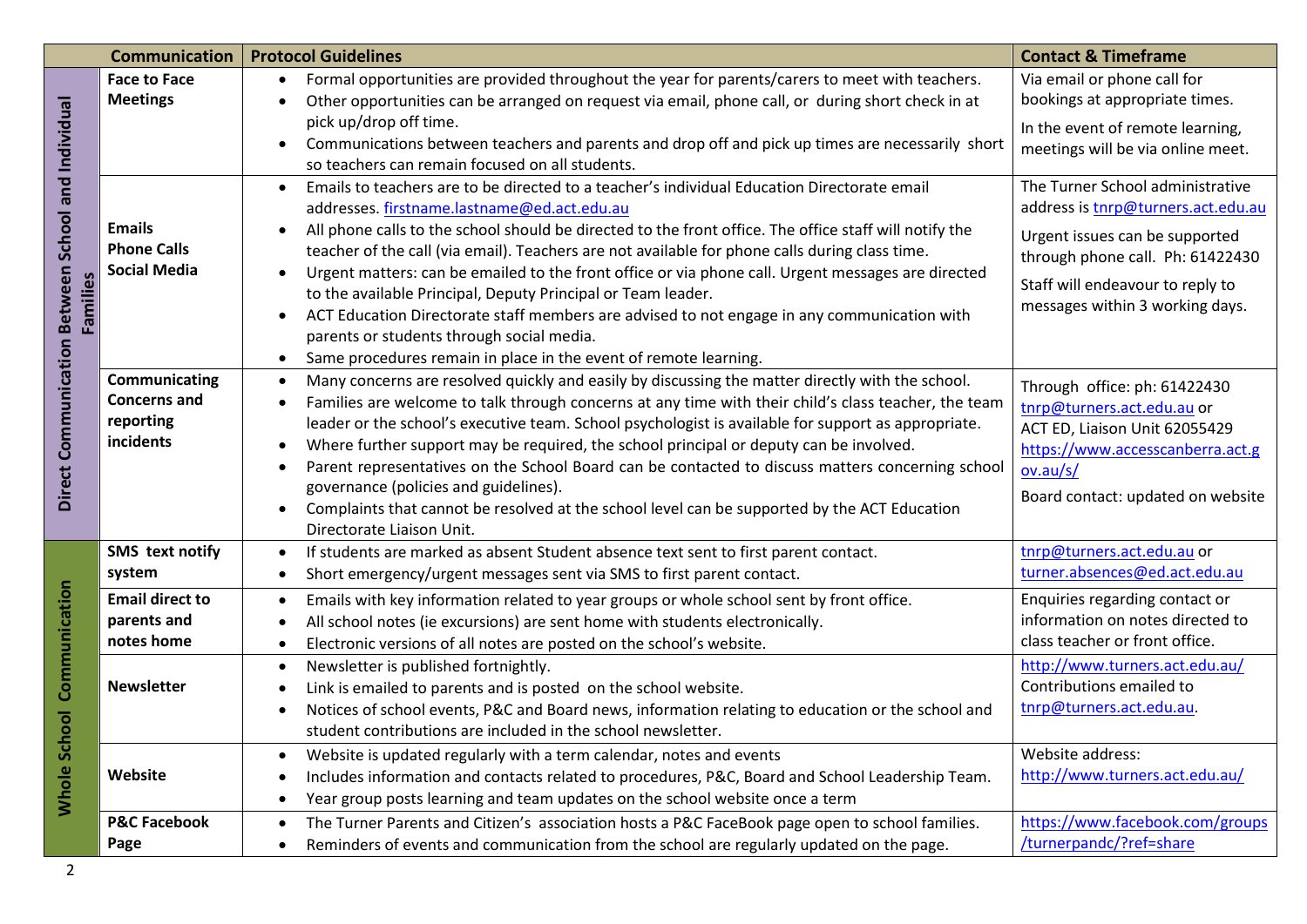| <b>Wellbeing and Community Priorities</b><br>(celebrating learning)<br><b>Learning Priorities</b> | Information<br><b>Sessions / Letters</b><br><b>Parent feedback</b> | Start of year session for families. Opportunity to meet the teacher and hear about learning goals.<br>Whole school information for the session is available online on the Learning from Home Hub.<br>Enrolment Information session is held midyear and recording available on Learning Hub.<br>Overview goes home each term from the class teachers. Overview outlines: learning intentions,<br>class routines, overview of the current inquiry and other relevant information for the term.<br>School Satisfaction Survey is held Term 3. It is a national and state-based survey to inquire into<br>$\bullet$<br>parent perspective around the school. The results are used to inform school improvement priorities.<br>Parent Forums held when the school is looking for specific feedback related to school improvement<br>$\bullet$<br>priorities (for example, the student led vision and values review). | https://sites.google.com/ed.act.ed<br>u.au/learning-from-home-<br>hub/home<br>Front office:<br>Email: tnrp@turners.act.edu.au<br>Phone call. Ph: 61422430 |
|---------------------------------------------------------------------------------------------------|--------------------------------------------------------------------|-----------------------------------------------------------------------------------------------------------------------------------------------------------------------------------------------------------------------------------------------------------------------------------------------------------------------------------------------------------------------------------------------------------------------------------------------------------------------------------------------------------------------------------------------------------------------------------------------------------------------------------------------------------------------------------------------------------------------------------------------------------------------------------------------------------------------------------------------------------------------------------------------------------------|-----------------------------------------------------------------------------------------------------------------------------------------------------------|
|                                                                                                   | <b>Assemblies</b>                                                  | Held regularly. Usually fortnightly as a whole school, junior or senior assembly.<br>$\bullet$<br>Dates and times are published in the school newsletter.<br>Special assemblies include ANZAC, Reconciliation, Festival Opening, Harmony Day.<br>٠<br>Teachers notify parents if their child is receiving an award, performing at or leading assembly.<br>$\bullet$                                                                                                                                                                                                                                                                                                                                                                                                                                                                                                                                             | Classroom Teacher can be<br>contacted.                                                                                                                    |
|                                                                                                   | <b>Festivals and</b><br><b>Events</b>                              | Regular schooling pauses for a week to celebrate a learning festival each year. The Festival<br>$\bullet$<br>alternates between and Artists' and Writers' or a STEAM Festival. Parents are invited as expert<br>contributors and participants during the festival.<br>Events showcasing learning are offered across the year as an extra curricula activity and include Arts<br>performances at: Assembly, Combined School concert Events (eg Limelight), community events (eg<br>fair) and competitive events such as Tournament of the Mind and Rostrum.                                                                                                                                                                                                                                                                                                                                                      | Classroom teacher<br>Event lead teacher.                                                                                                                  |
|                                                                                                   | Parent<br><b>Workshops</b>                                         | Reading and Numeracy parent workshops are held across the year to teach parents strategies to<br>$\bullet$<br>support their child at home. Parent volunteers in the classroom are encouraged to attend.<br>Families from diverse cultural or language backgrounds (EALD) are invited once a term to a 'chat'<br>$\bullet$<br>hosted by the EALD specialist teacher.<br>Workshops are planned across the year to support development in specific year groups and include:<br>Getting you child ready for Kindergarten (Term 4 for Preschool); Personal Development (semester 1<br>for Year 5/6); Cyber Safety (term 1 for years 3-6).                                                                                                                                                                                                                                                                            | Workshops are advertised and<br>promoted through emails direct to<br>families, the school newsletter and<br>website.                                      |
|                                                                                                   | <b>Learning from</b><br><b>Home Hub</b>                            | The Learning from Home Hub includes multiple resources to support an understanding of how we<br>teach at Turner, celebrations of learning through online events (eg assemblies), resources to<br>support further learning at home and extra curricula videos and links to learning.<br>It is a key online Hub in the event of remote learning and is updated regularly.<br>$\bullet$                                                                                                                                                                                                                                                                                                                                                                                                                                                                                                                            | https://sites.google.com/ed.act.ed<br>u.au/learning-from-home-<br>hub/home                                                                                |
|                                                                                                   | <b>Home Learning</b>                                               | Home Learning is connected to learning that is happening in the classroom and looks different<br>$\bullet$<br>across classes to personalise for student context<br>K and 1/2 teachers will inform their families of the Home Reading program routines each term.<br>$\bullet$<br>Home Learning for years 3-6 is communicated to students and families with clear due dates.                                                                                                                                                                                                                                                                                                                                                                                                                                                                                                                                     | Class teacher                                                                                                                                             |